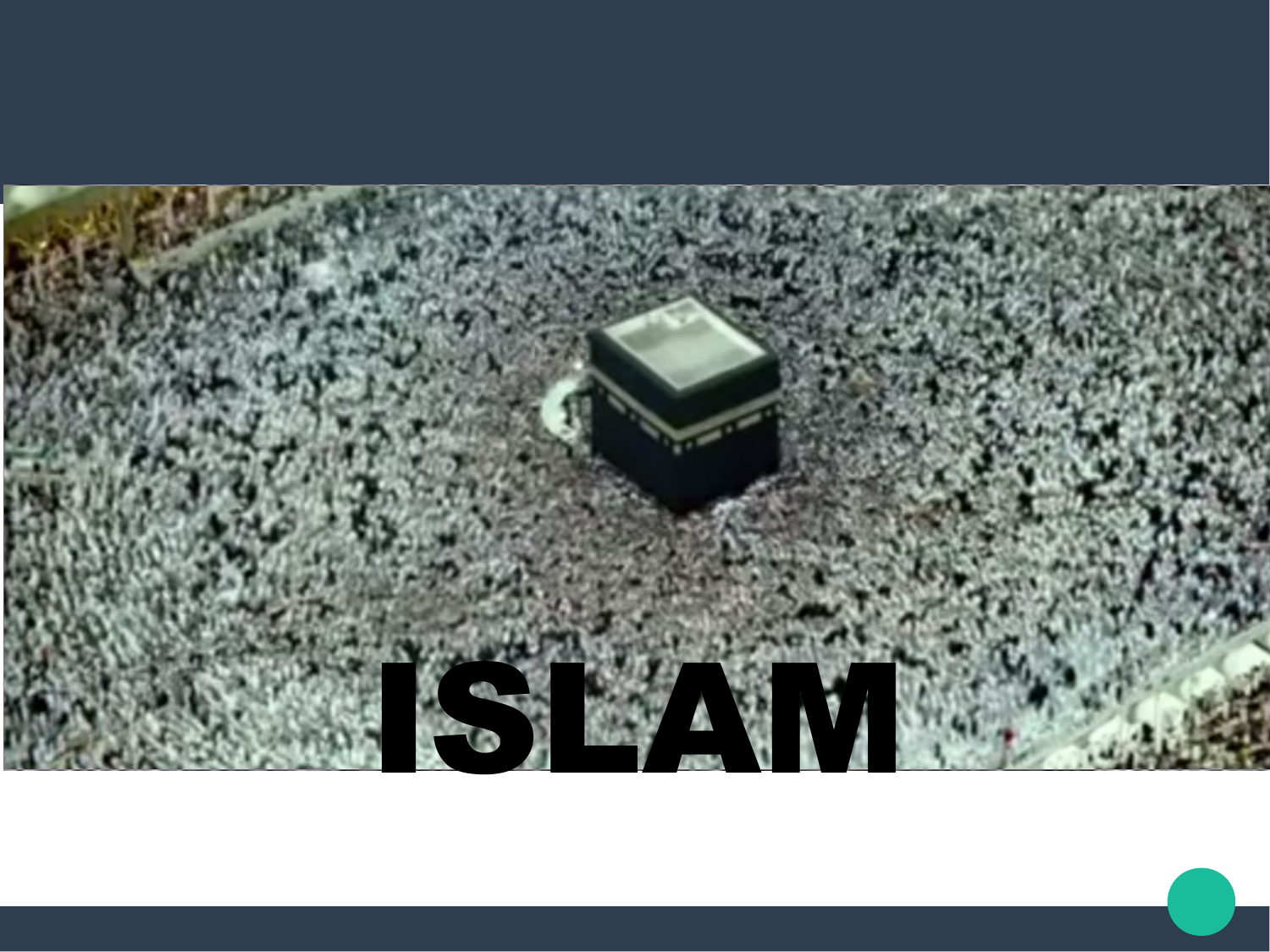#### Ten Fast Facts You Need to Know about the Quran David Wood – answeringmuslims.com

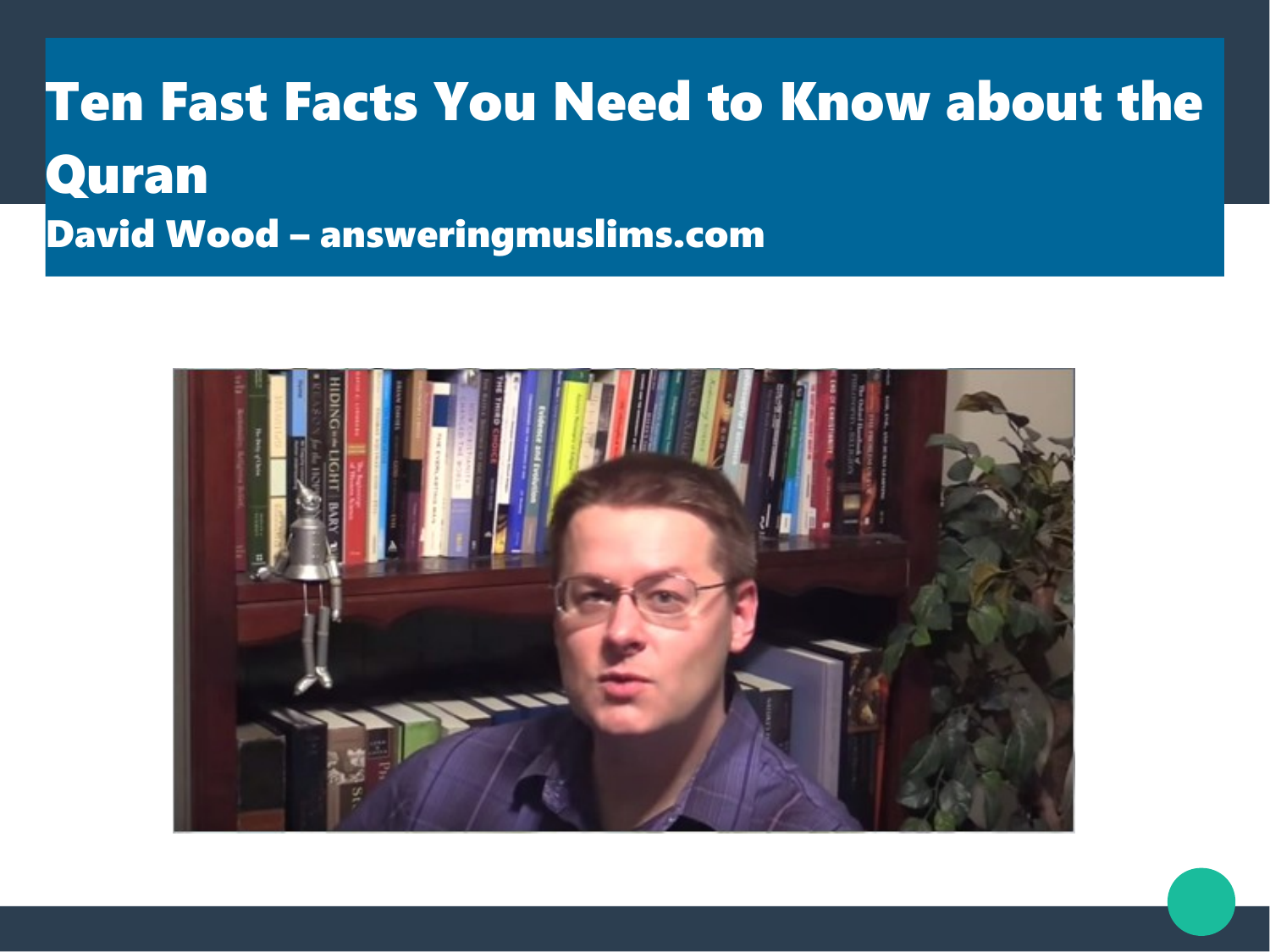#### **Overview**

Islam is defined by the words of Allah in the Koran, and the words and actions of Mohammed, called the Sunna.

The three make up the one Holy Book of Islam.

- The Sira (Mohammed's life)

- The Hadith (story, news or tradition)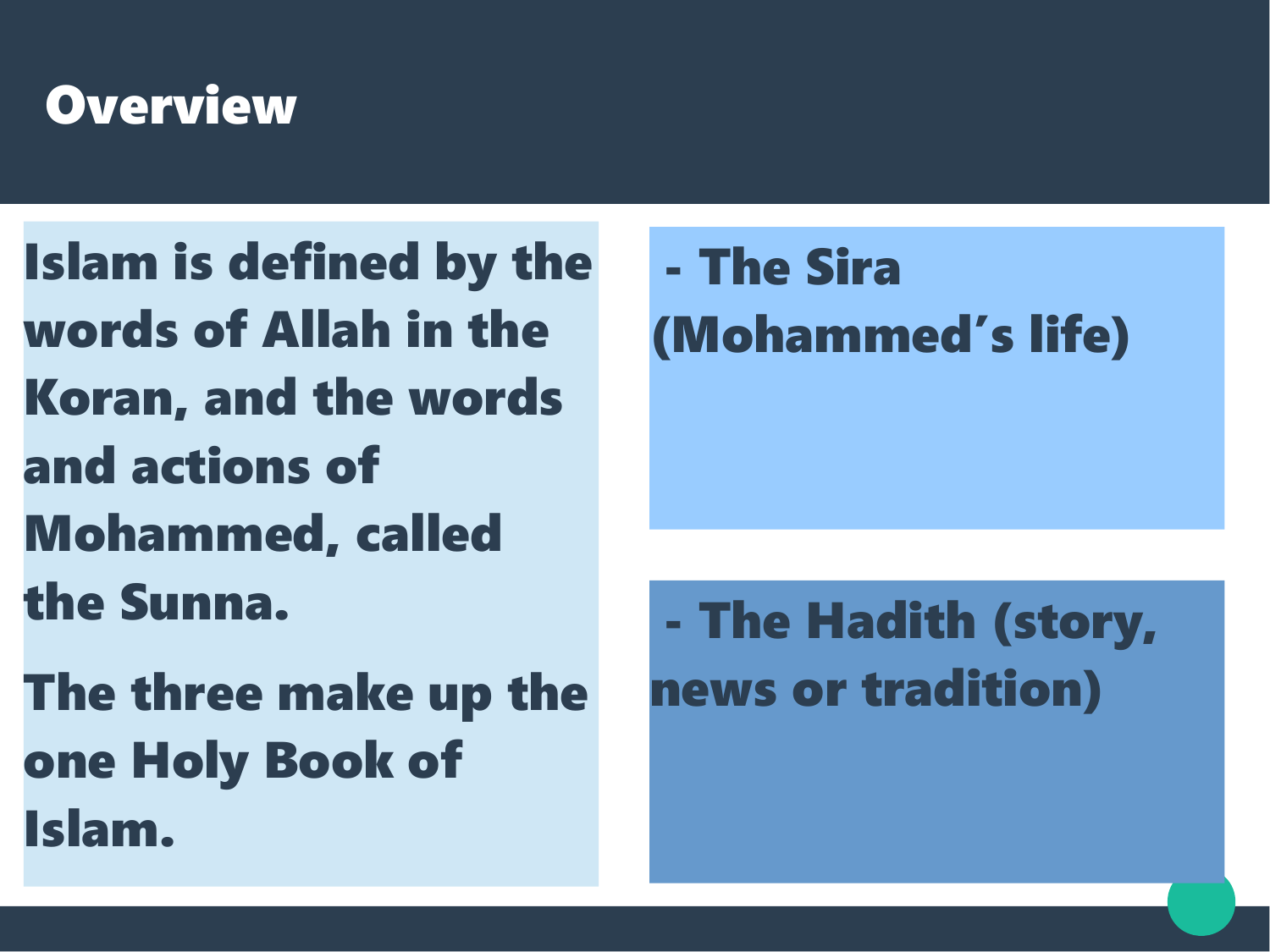#### Relative Size of the Trilogy texts

- Koran 14%
- Hadith 60%
- Sira 26%

- It is impossible to understand any one of the texts without the other.
- Many Muslims have not read the Sunna.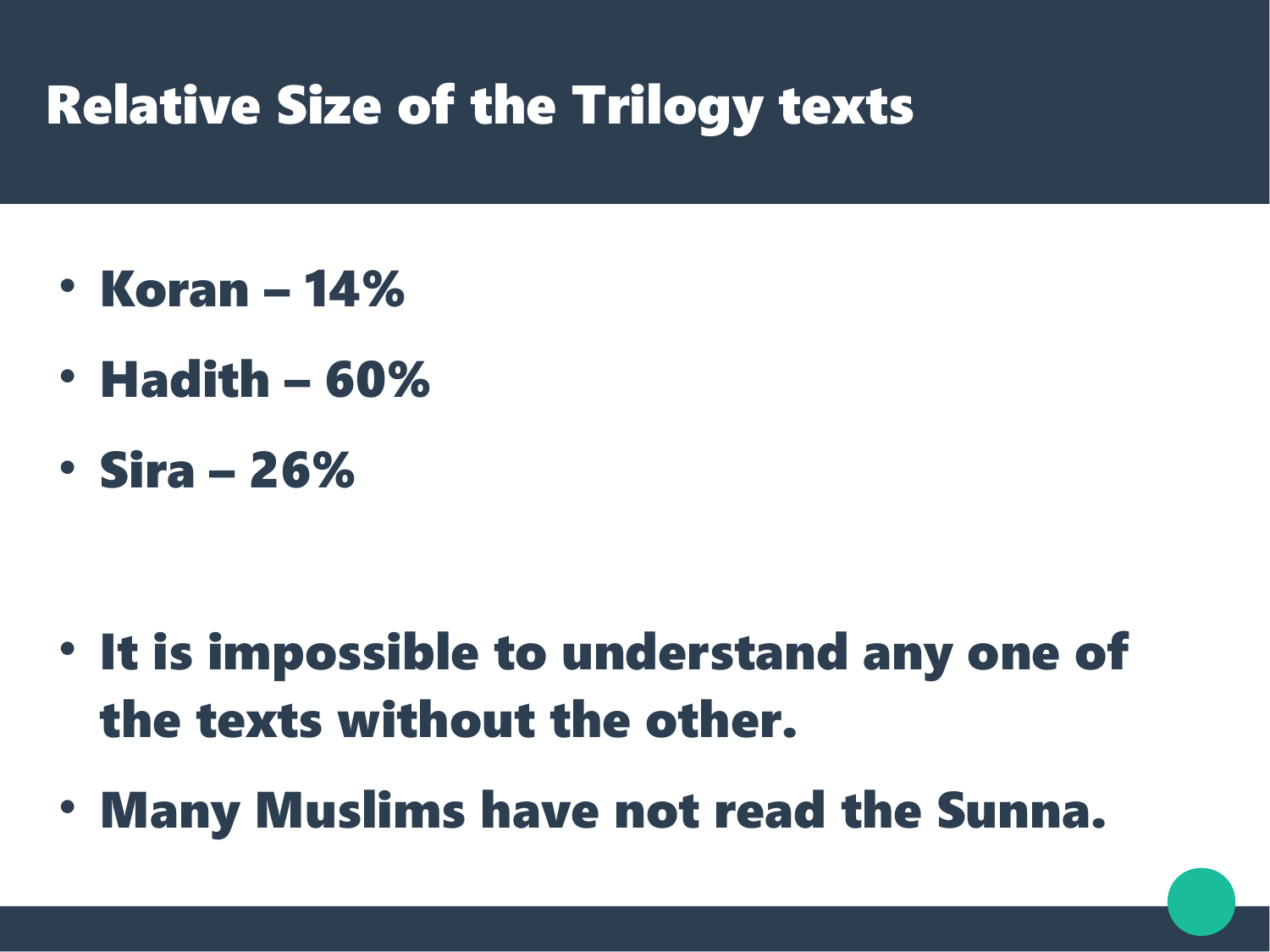#### Understanding Islam

- **· Islam is a totalitarian religion**
- Islam is a complete system of life
- **· Islam is religious imperialism**
- Islam covers every aspect of daily life

Aug 16 2016

by Bill Warner

www.politicalislam.com

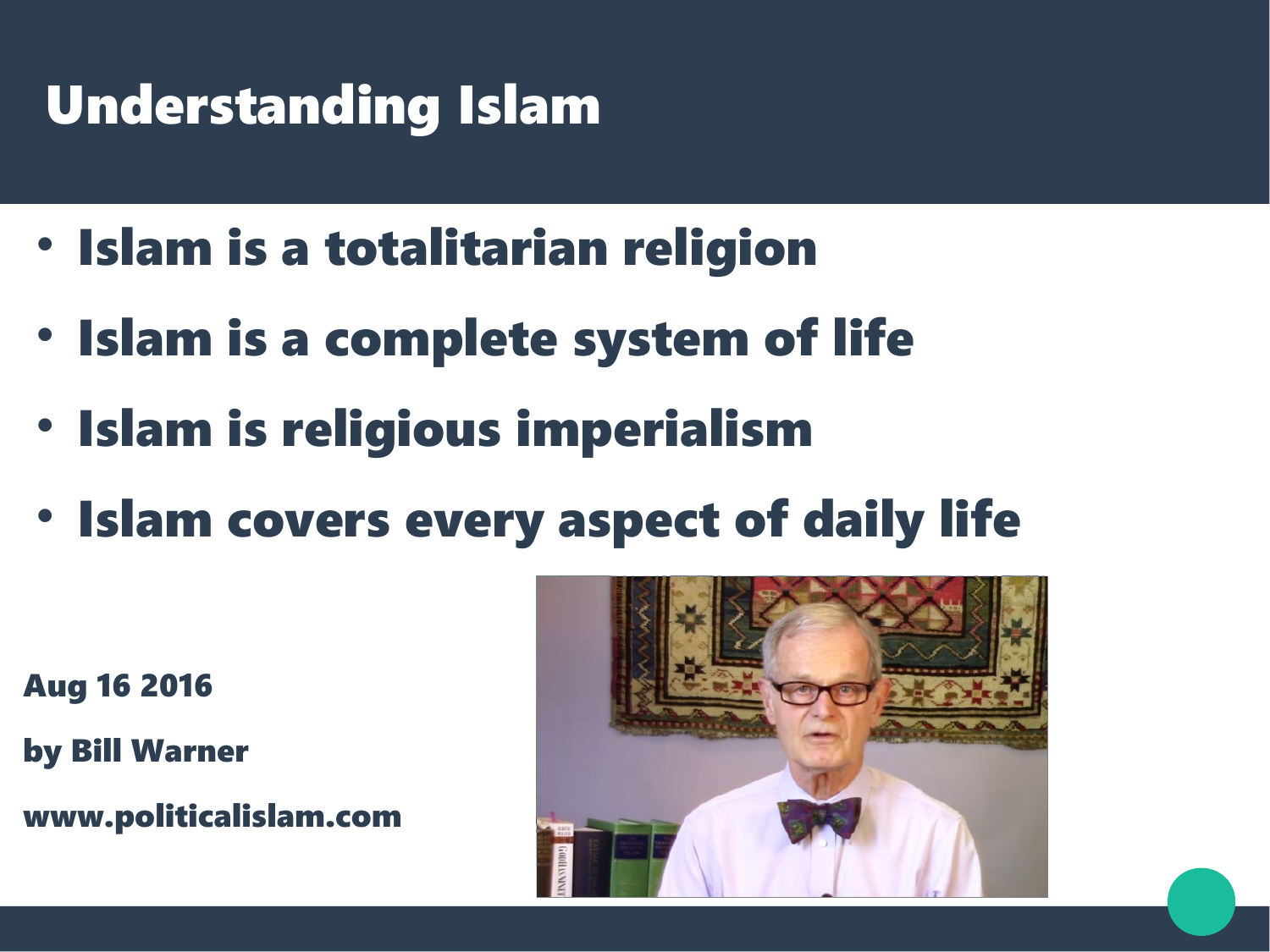# The Little Green Book Ayatollah Khomeini



This is a short book that will help you understand the concept of Islam being a complete religion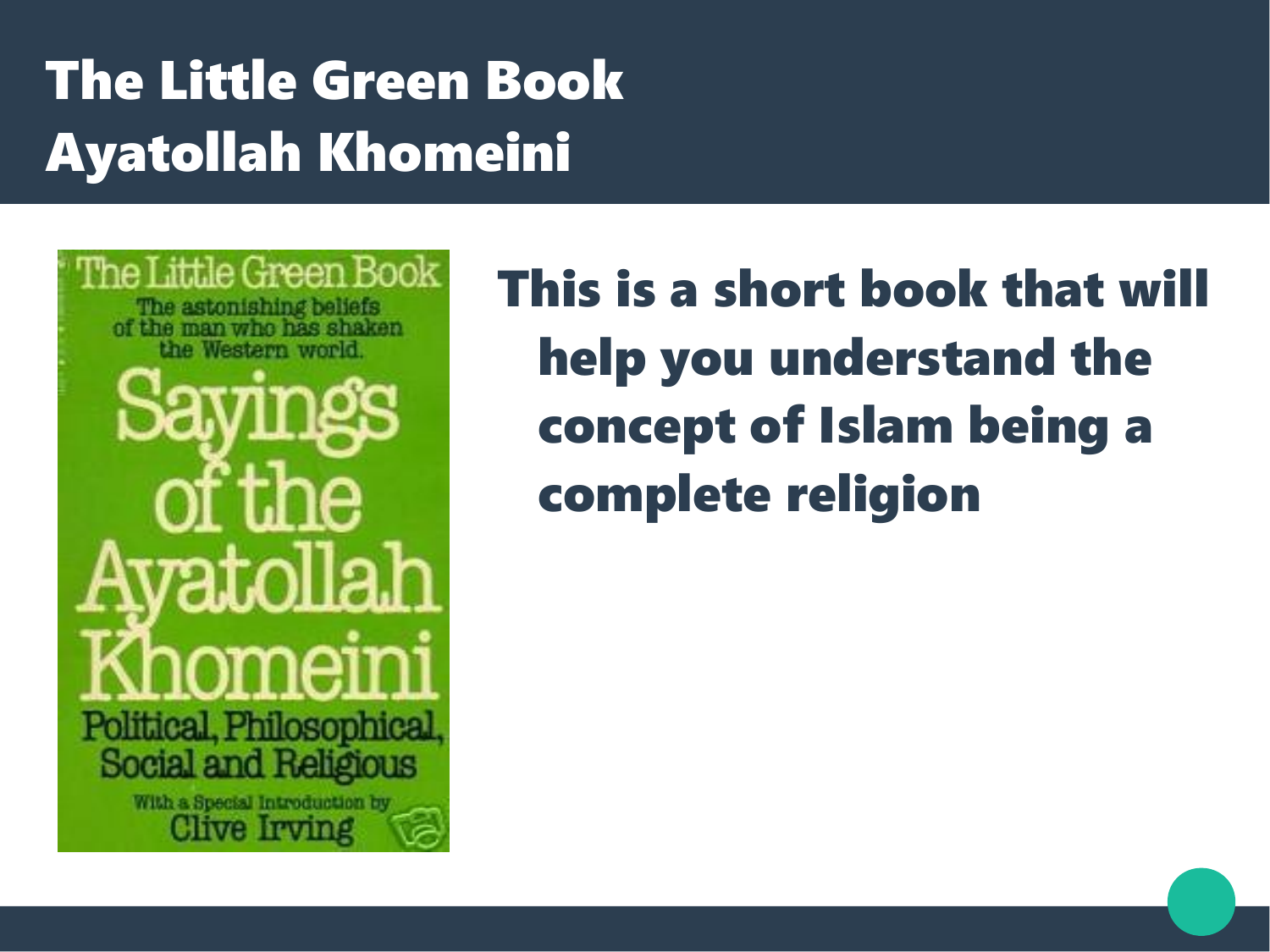#### The Kafir

- The Kafir is an unbeliever, but really, more than a unbeliever. There evil, disgusting, the lowest form of life. Kafirs can be deceived, hated, enslaved, tortured, killed, lied to and cheated.
- Isalm devotes a great amount of energy to the Kafir.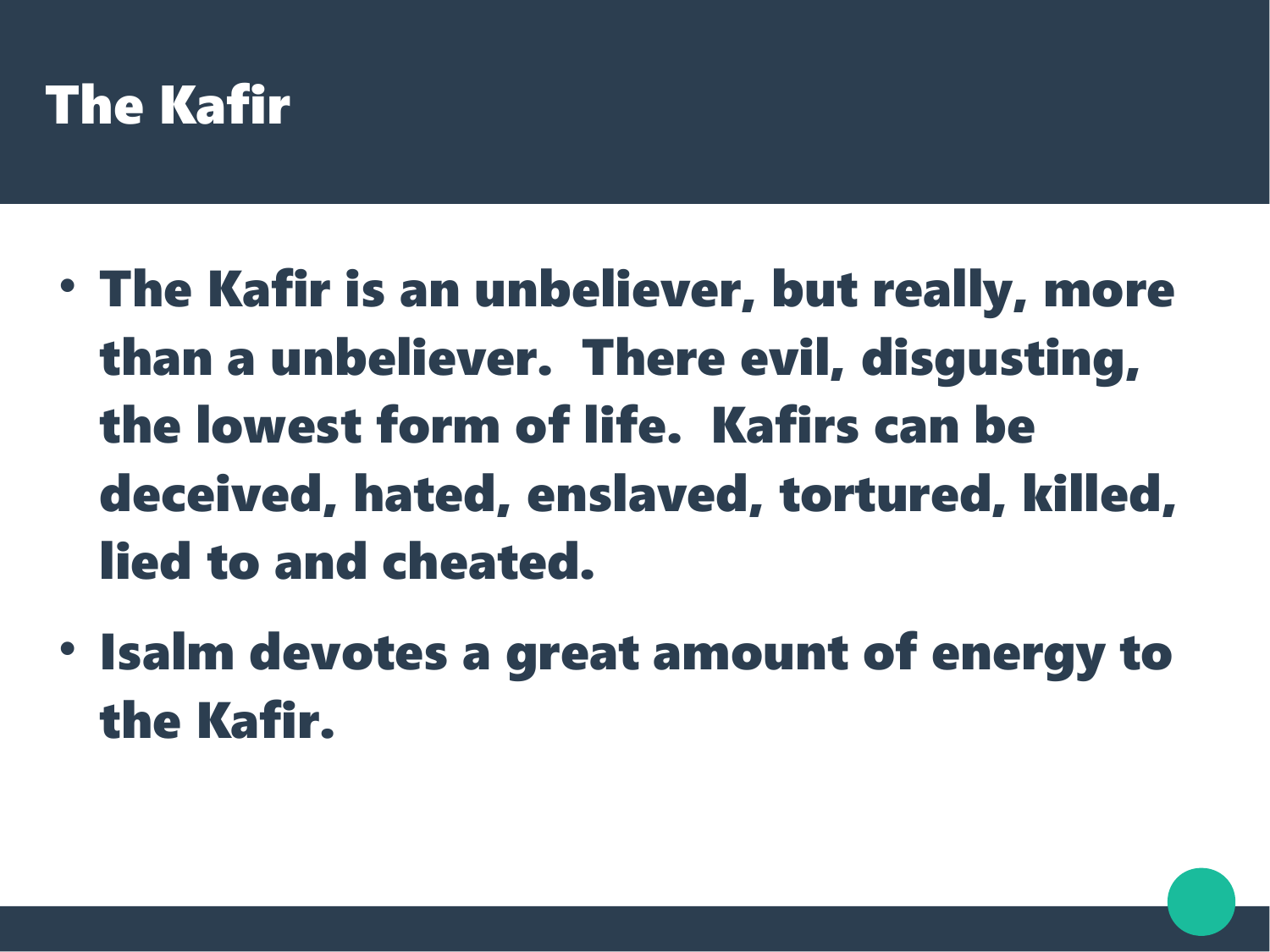#### Text devoted to the Kafir

Koran –  $64\%$ Hadith  $-37%$ Sira – 81%

A Kafir includes: Polytheists, idolaters, people of the book (Jews and Christians), Buddhists, atheists, agnostics and pagans

Koran ref: 83:34, 47:4, 86:15, 8:12, 3:12, 33:60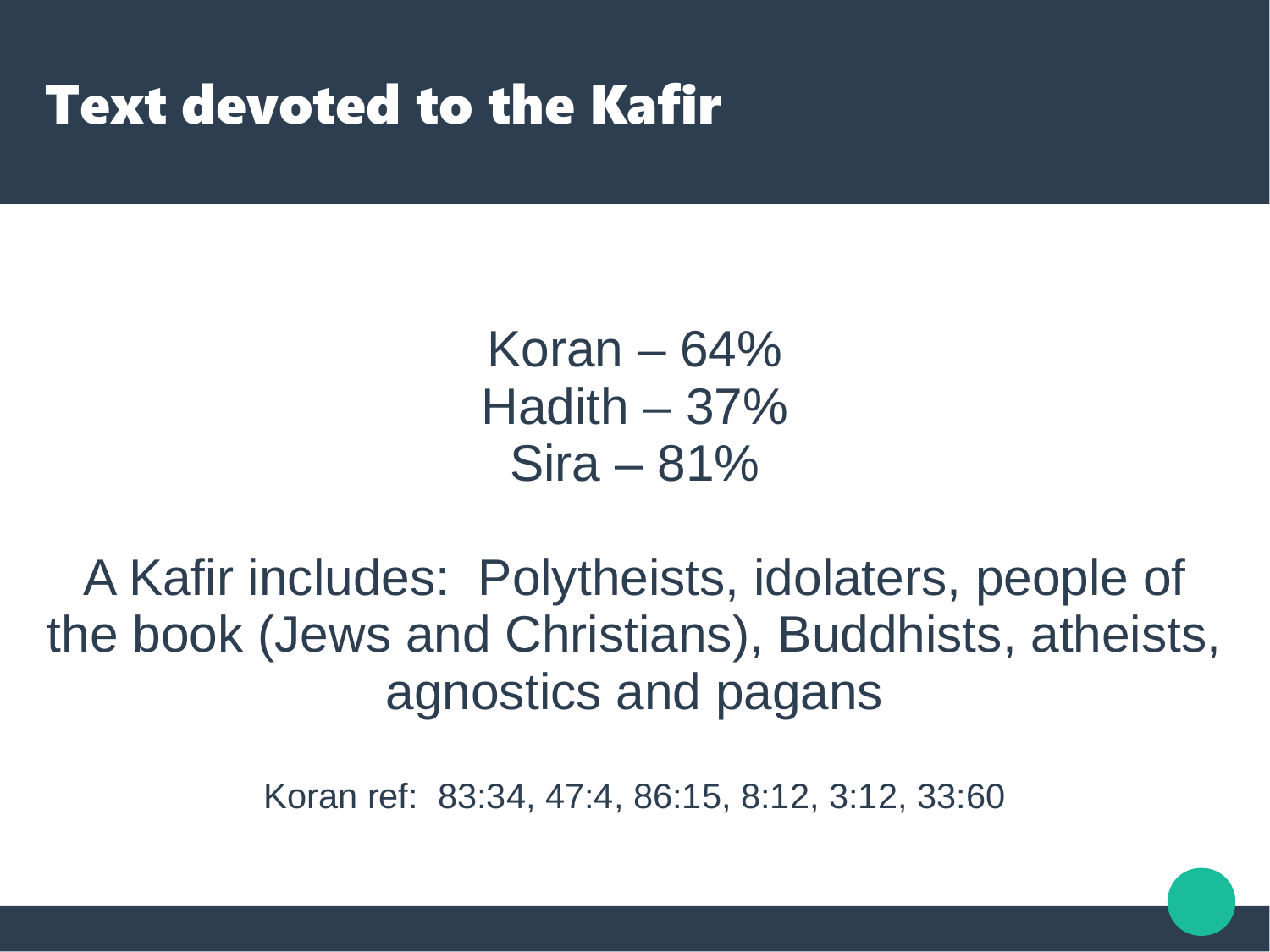#### Tawhid and Shirk

It is the most essential belief in Islam. Tawhid refers to the belief in the absolute oneness of God. Islam adheres to the strictest form of unitarian monotheism possible. In Islam, God is utterly alone. But in order to understand tawhid, one must understand that it is more than just a doctrine. In Islam, belief in tawhid is an absolute commandment. And if adherence to tawhid is the highest and most important commandment in Islam, then the greatest sin is called Shirk. Shirk is the opposite of tawhid. It is in essence, idolatry.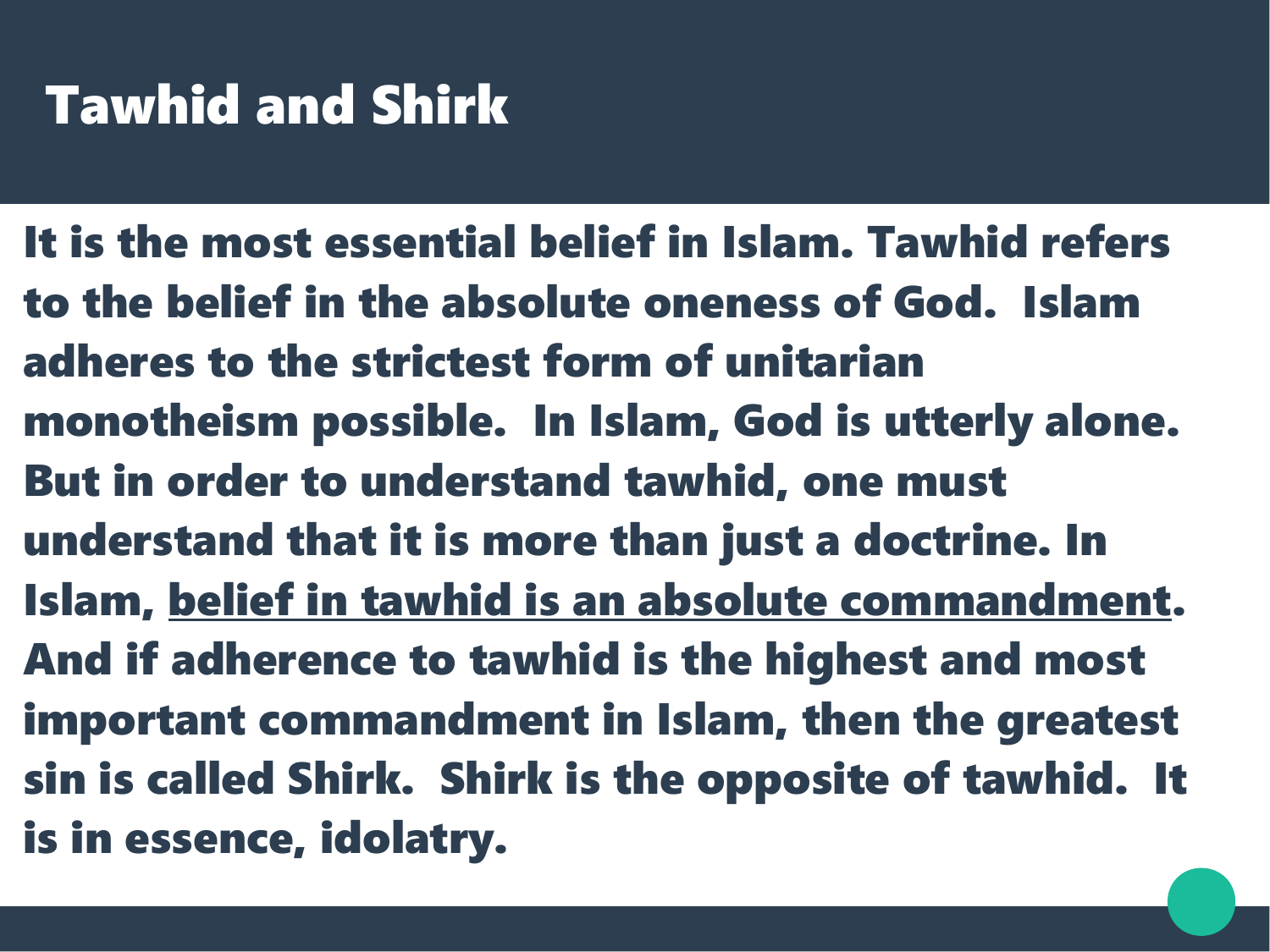# An example

- From the "Invitation to Islam" newsletter published by a Muslim group from Toronto, we read a very telling statement, which helps us to understand exactly how shirk is viewed by Muslims:
- Murder, rape, child molesting and genocide. These are all some of the appalling crimes which occur in our world today. Many would think that these are the worst possible offenses which could be committed. But there is something which outweighs all of these crimes put together: It is the crime of shirk.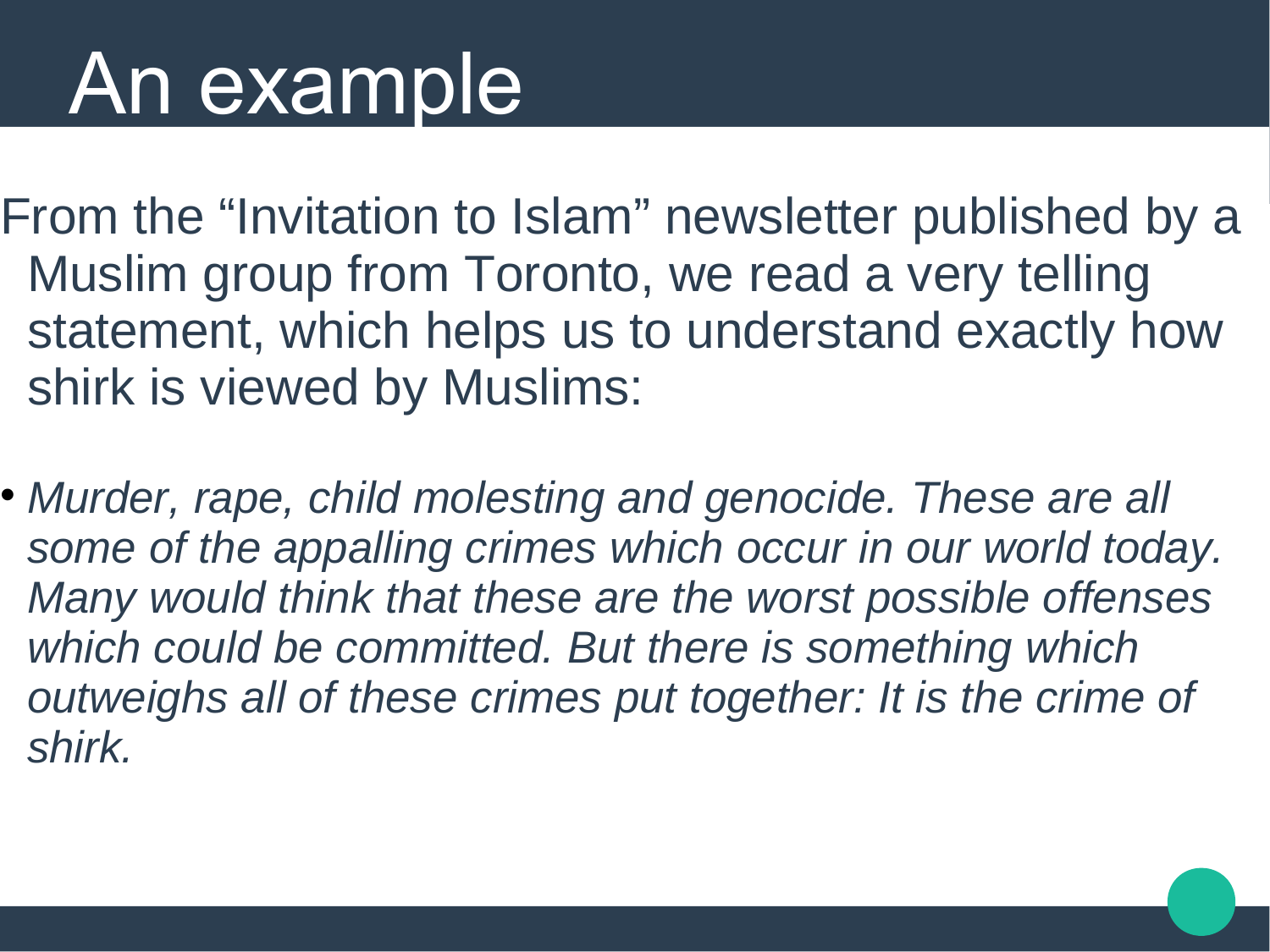# The Koran rule - The later rules out the earlier verse (abrogation)

#### Early – Positive verse

5:77 – Say: Oh people of the book (Jews & Christians), so not step out of the bounds of truth in your religion, and do not follow the desires of those who have gone wrong and lead many astray. They have themselves gone astray from the even way.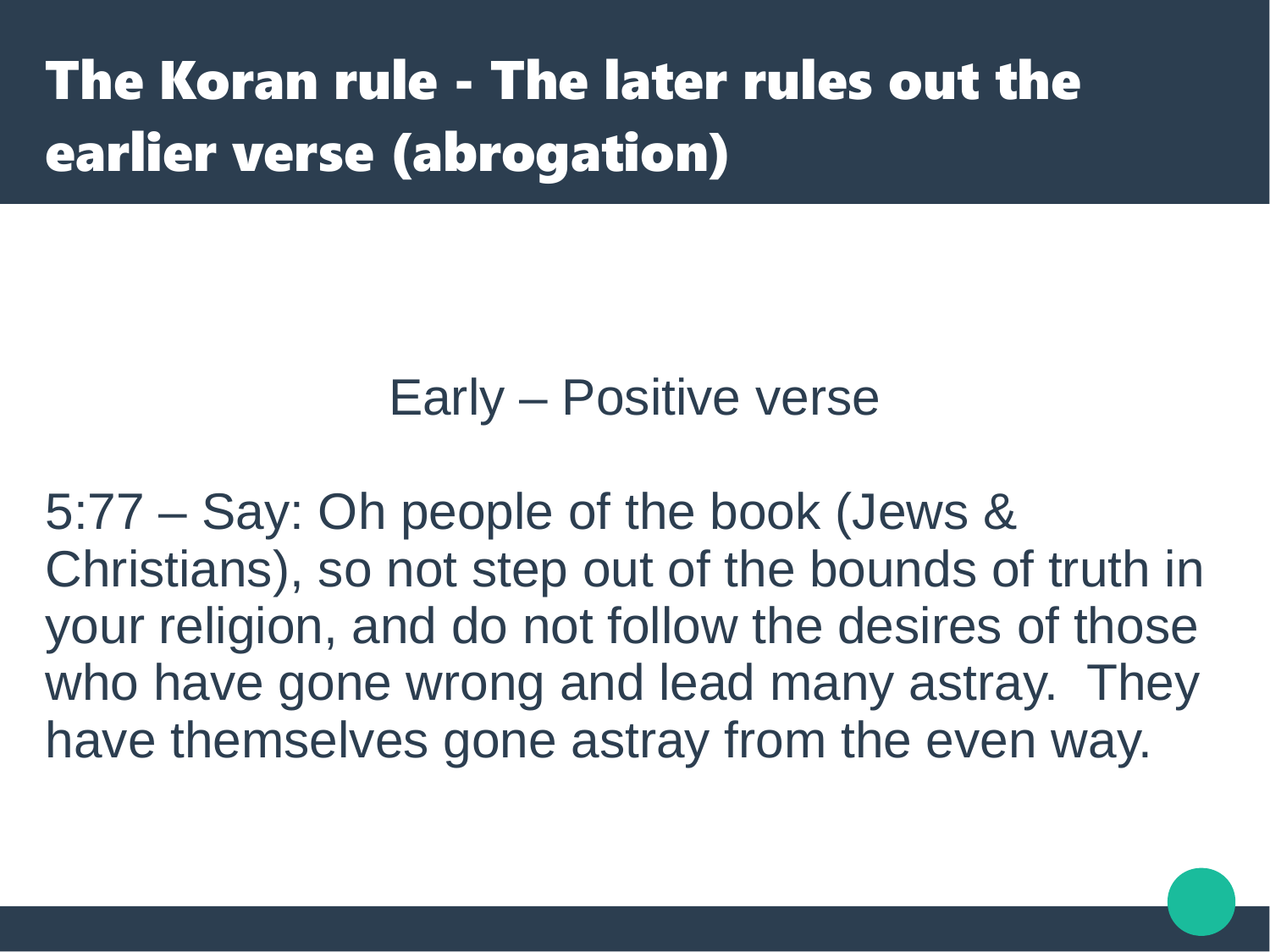## The Koran rule - The later overrides the earlier verse

#### Later – Negative verse

9:29 – Make war of those who have received the Scriptures but do not believe in Allah or in the Last Day. They do not forbid what Allah and His Messenger have forbidden The Christians and Jews do not follow the religion of truth until they submit and pay the poll tax and they are humiliated.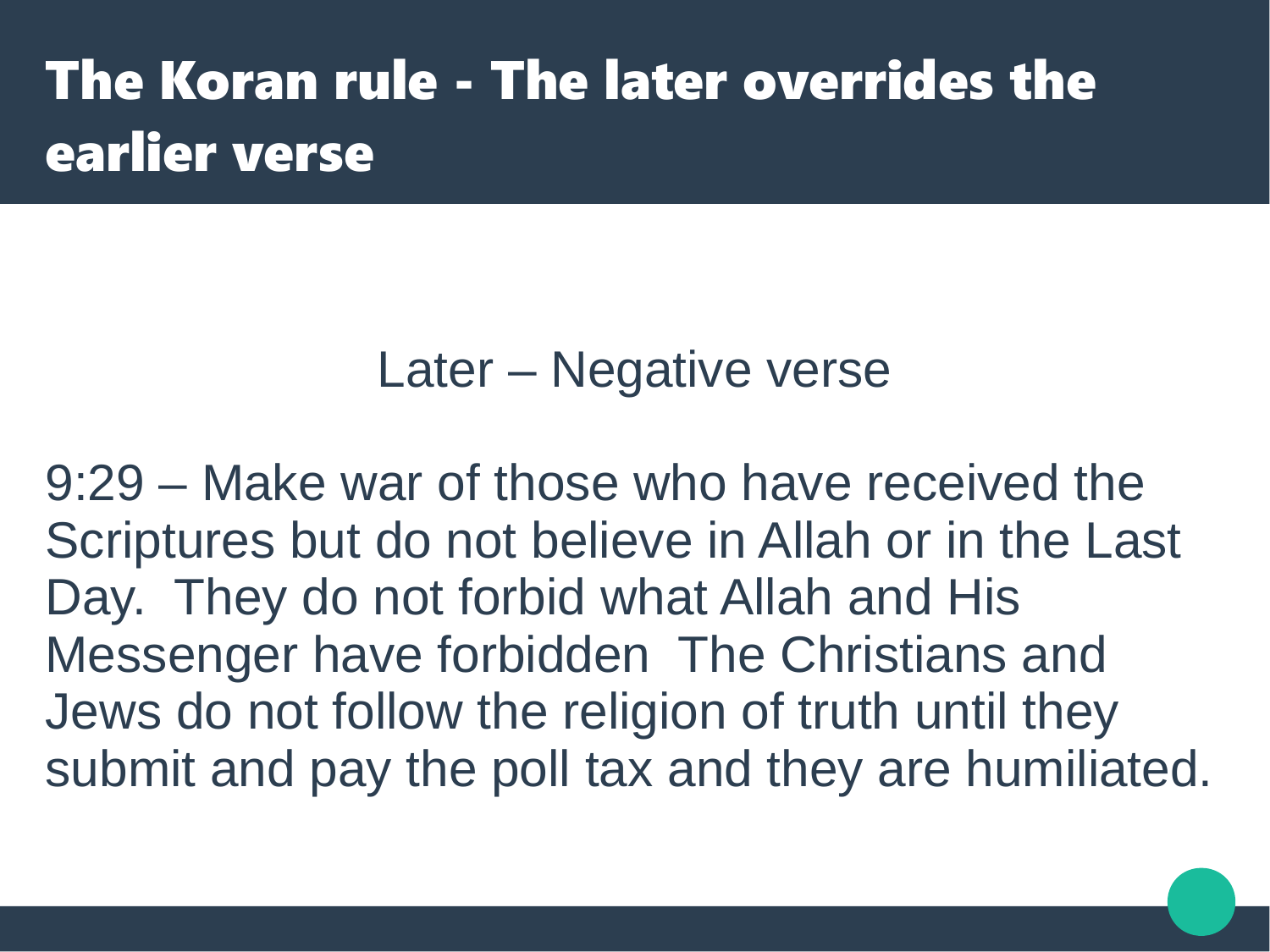#### Difference Between Islam & Christianity

#### How to be made holy

#### View of God

#### • Who Jesus is **Eschatology**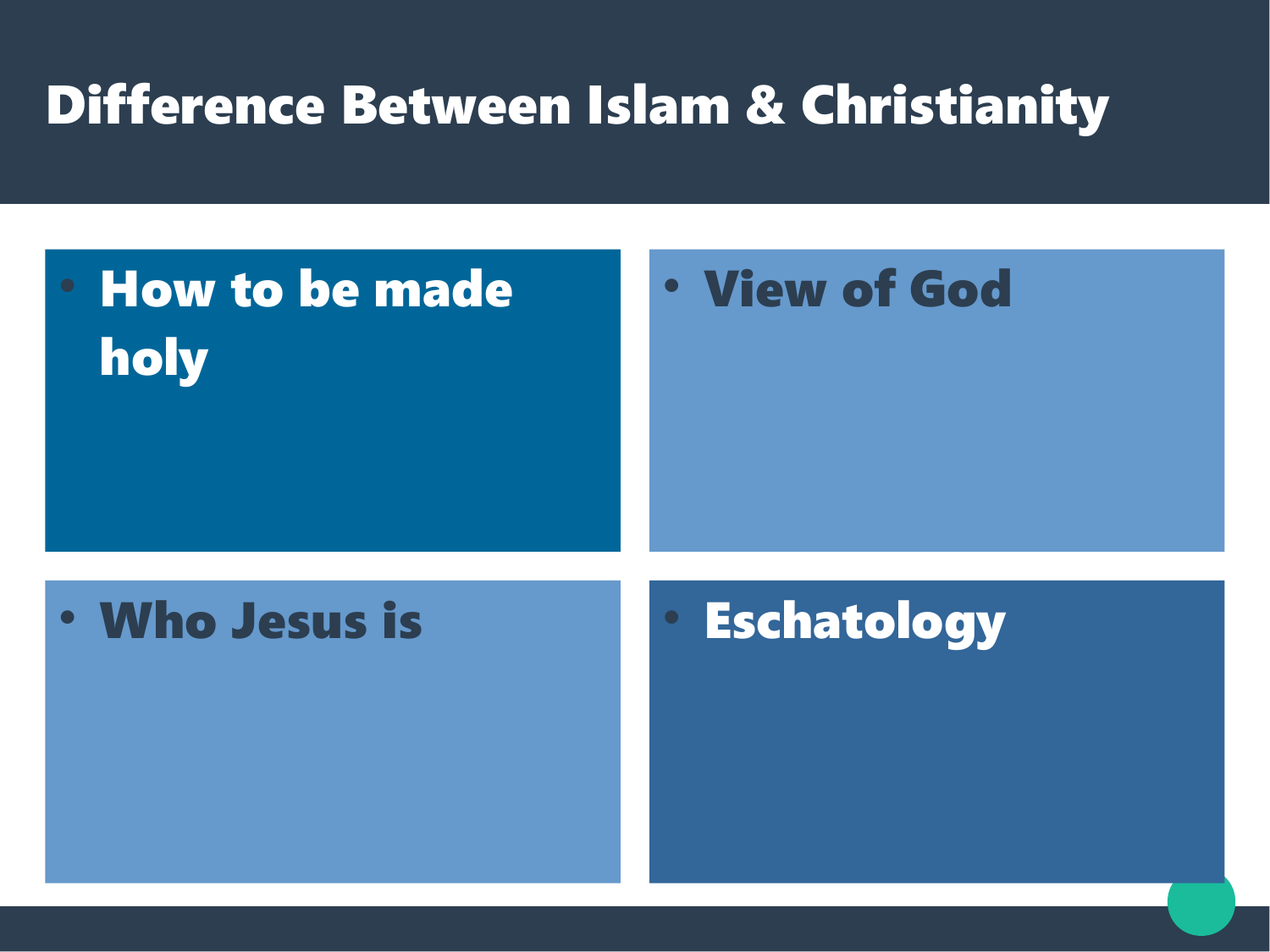#### How to be made holy

## Islam is like all religions (cults) of true religion in that it distorts the way to be made right with God. Though obedience to law: religious practice, rituals, ceremonies.

"those who obey Allah and His Messenger will be admitted to Gardens with rivers flowing beneath, to abide therein (for ever) and that will be the supreme achievement. But those who disobey Allah and His Messenger and transgress His limits will be admitted to a Fire, to abide therein" 4:13-14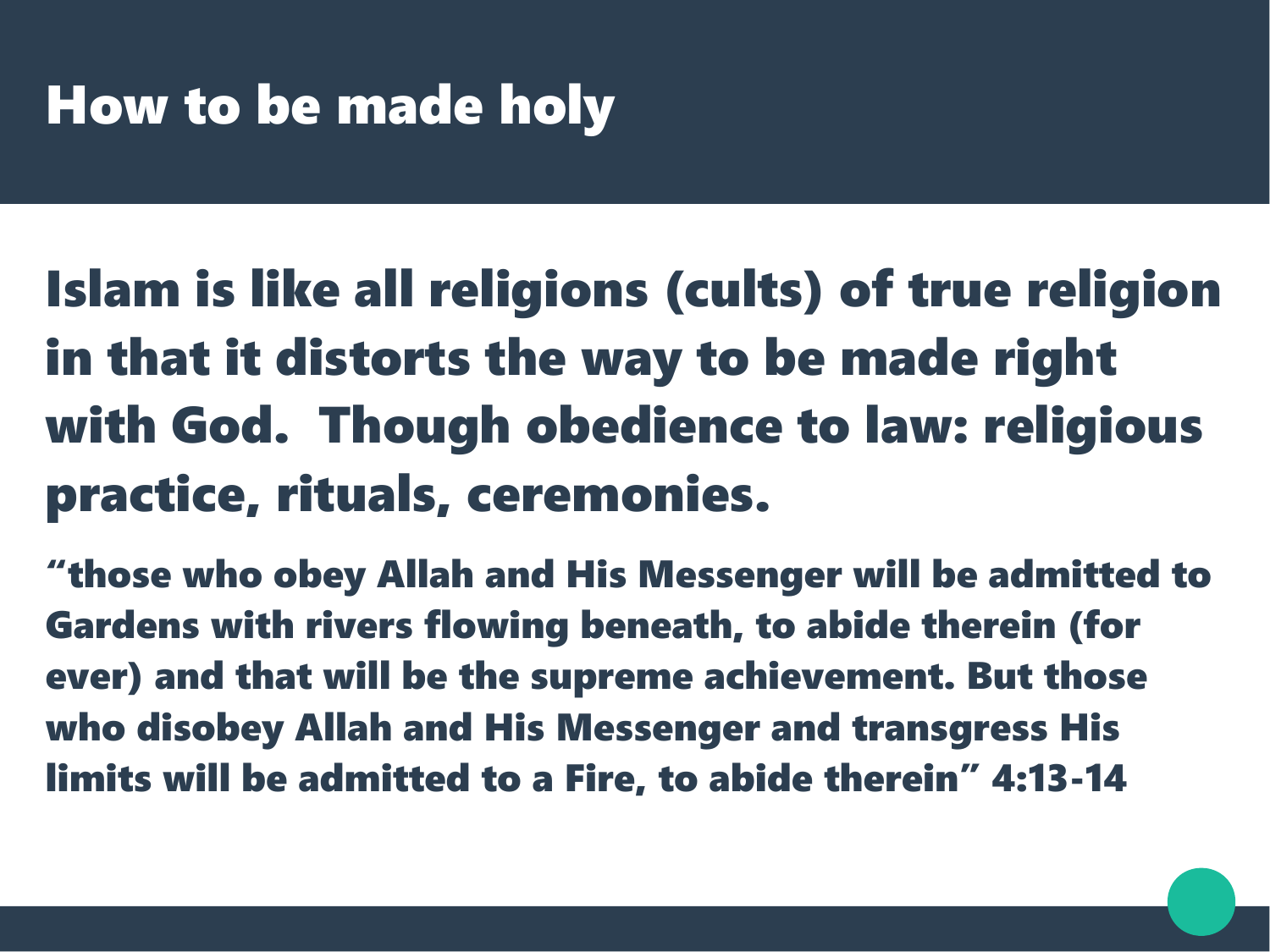Islam says the name of God is Allah, which is simply Arabic for "the (al) God (Ilah)."

From the Koran we learn Allah is:

- Author of Evil
- Author of Abrogation (change)
- Author of carnality
- Allah is not triune
- Allah is not a personal/intimate God
- Allah is not a Father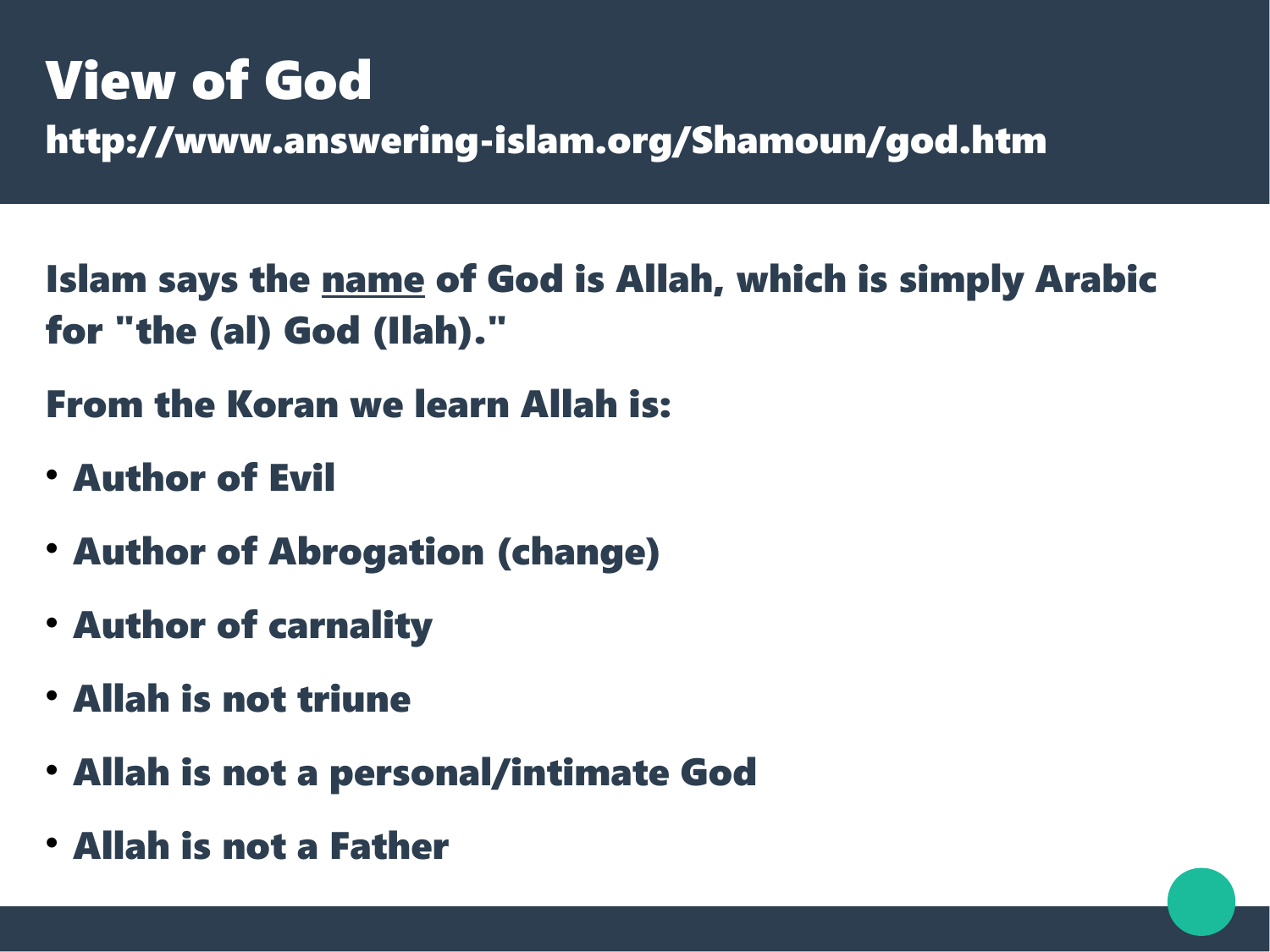#### Who Jesus is

In Islam, Jesus is only a messenger of Allah (Surah 4:171), a prophet (Surah 19:30). Muslims deny that Jesus is both God and man. They also deny that he was crucified (Surah 4:157). To them, Jesus was a Muslim who was born of the virgin (Surah 19:20-22) and was sinless (Surah 19:19). They have a high view of him, but they deny who he really is according to the Bible.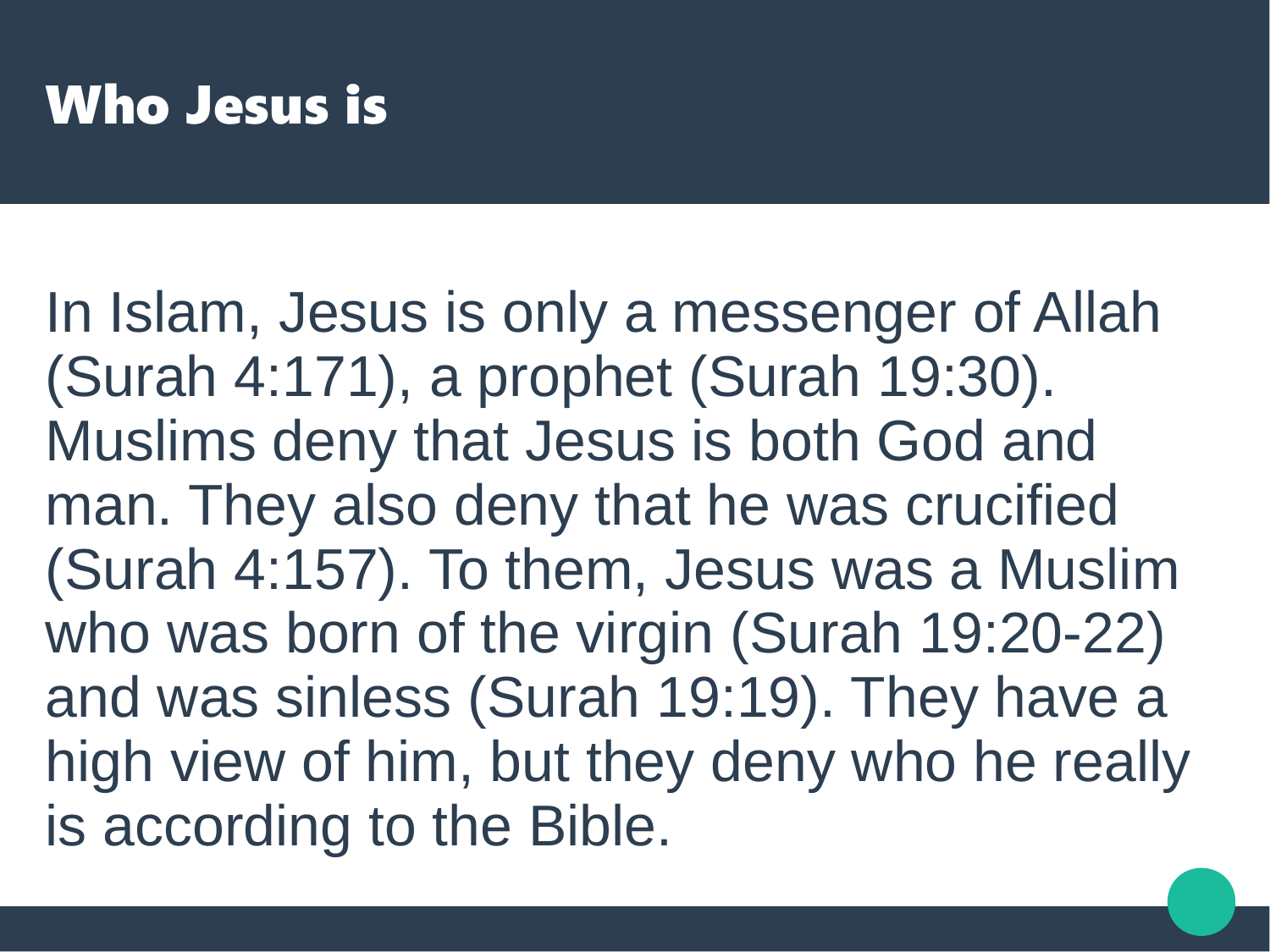#### Islam & Bible (complete opposites)

Say, "He is Allah, (the) One. Allah, the Eternal Refuge. He begets not, nor was He begotten, Nor is there to Him any equivalent!" (Qur'an 112)

1 st John 2:22-23 Who is the liar but he who denies that Jesus is the Christ? This is the Antichrist, he who denies the Father and the Son. Whoever denies the Son does not have the Father; the one who confesses the Son has the Father also.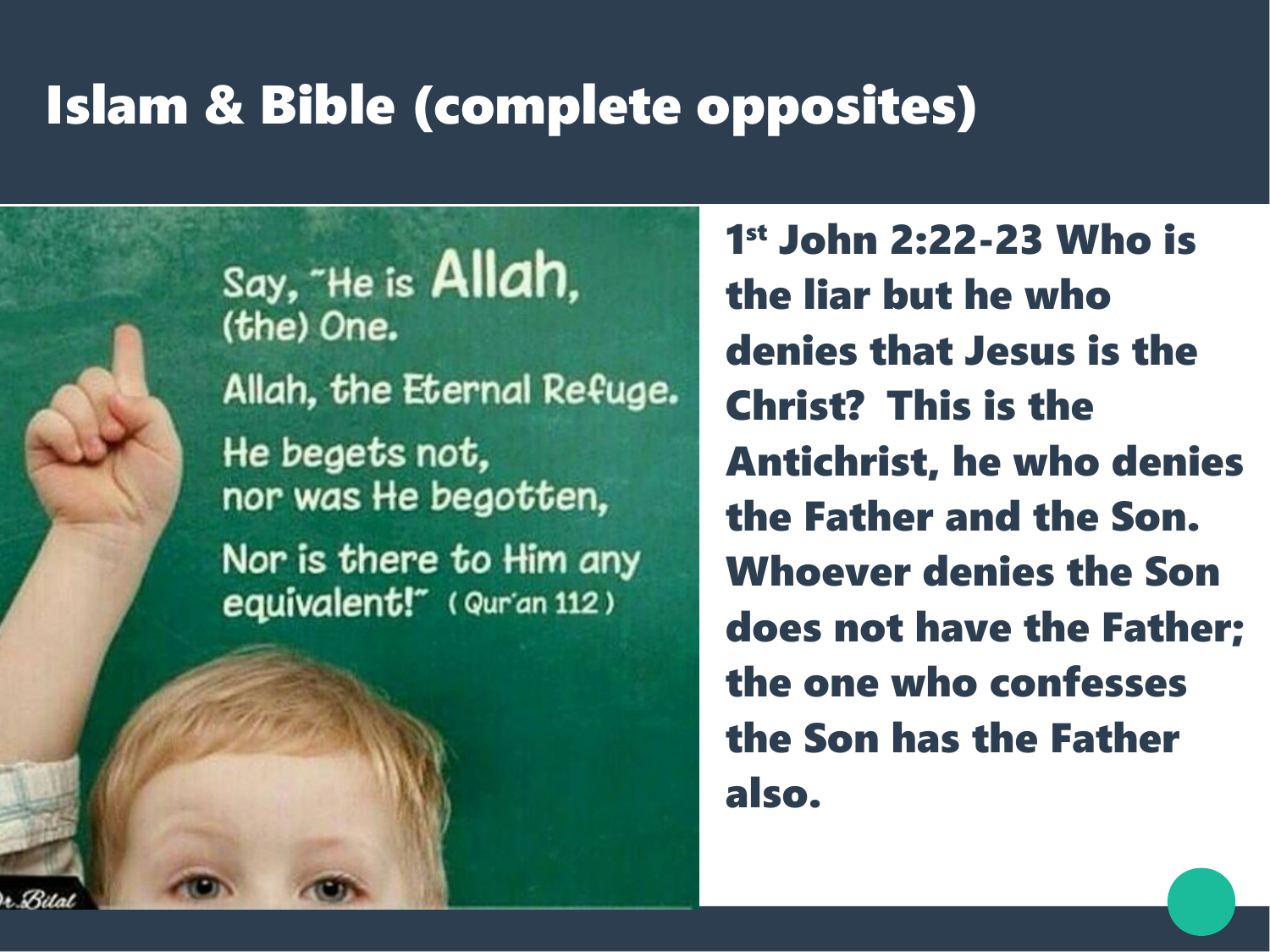## Eschatology

# Mahdi

- Descendant of Muhammad
- Will take leadership through turmoil
- Take control
- Establish new world order
- Invade many nations who do not follow Him
- 7 year peace with Jews
- Destroy Jews and conquer Israel
- Conquer Jerusalem and make it his headquarters
- he will establish Islam for all people
- Will have super natural powers
- rule for 7 years
- will come on a white horse as in Revelation 6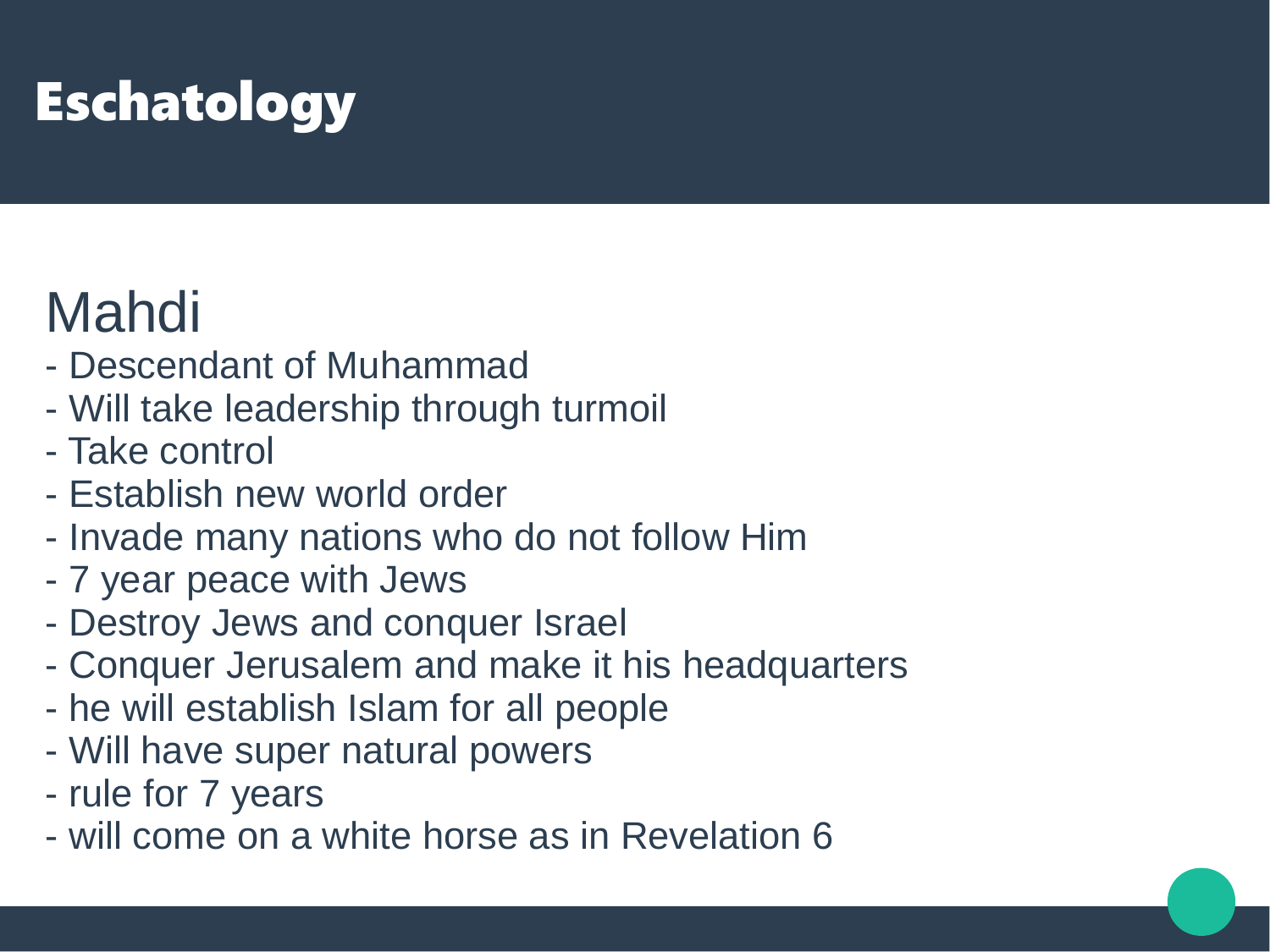#### 2nd person that will show up!

- Jesus will come back.
- Will pay homage to the Mahdi
- Mahdi greater than Jesus.
- He is the Mahdi's prophet!
- Jesus will show the world that they were wrong about him
- He will assist and aid the Mahdi as a radical Muslim
- He will arrive at Damascus, holding the wings of two angels to meet the army of the Mahdi, the army of black flags
- Jesus will pray to the Mahdi and call him Lord also worship Allah
- He will convince Christians that they were wrong and institute Sharia Law
- He will shatter crosses (destroy the Churches)
- **•** He will kill pigs
- He will kill the Islamic Antichrist (Who is the real Jesus)
- He will die and be buried by Mohammad